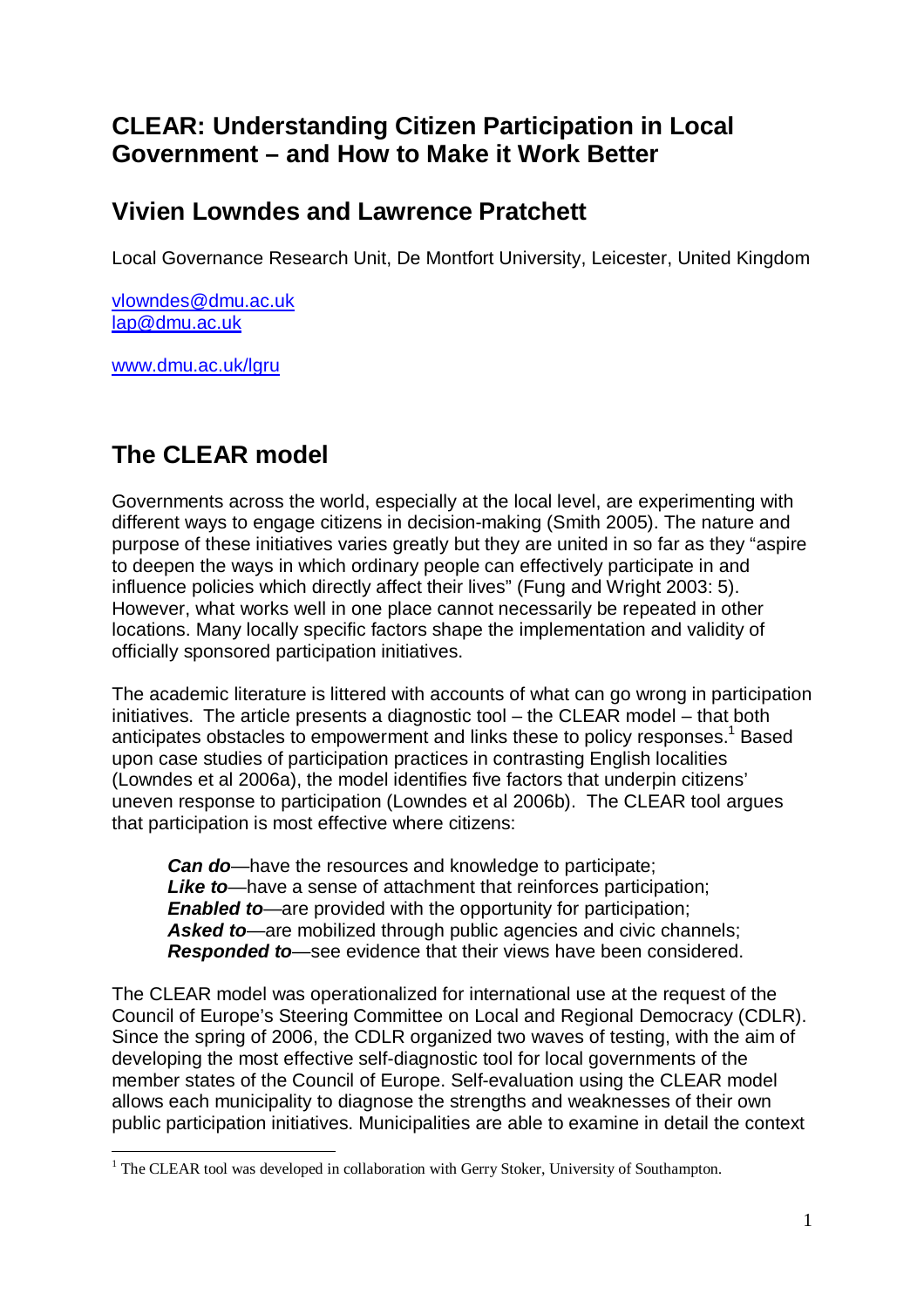and fit of their existing practices, and to reflect upon how these might be changed to improve participation. CLEAR does not promote a blueprint or 'ideal type'. It recognizes that participation strategies need to be sensitive to local contexts and dynamic over time.

The CLEAR model prompts a reflective evaluation of current practice. Which of the five factors are being addressed in current initiatives? Which factors have not received sufficient attention? How can the links between the five factors be improved in developing more strategic responses to the challenge of citizen participation? Do changing contexts require municipalities to re-prioritise the attention paid to different factors?

Table 1 presents the CLEAR model. It summarizes the five participation factors and sets out an indicative set of policy responses. The five factors are now considered in more detail.

#### *Table 1 about here*

## **C**

**'Can do'** refers largely to arguments about socio-economic-status, which have traditionally dominated explanations for variations in participation rates (Verba et al 1995). The claim is that when people have the appropriate skills and resources they are more able to participate. These skills range from the ability and confidence to speak in public or write letters, to the capacity to organise events and encourage others of similar mind to support initiatives. Access to the resources that facilitate such activities is also important (resources ranging from photocopying facilities through to internet access and so on). These skills and resources are much more commonly found among the better educated and employed sections of the population: those of higher socio-economic status. However, none of the requisite skills and resources is exclusively the property of high SES. It is possible for public, voluntary or community bodies to intervene to make up for socio-economic limitations in equipping citizens with the skills and resources for participation. 'Can do' can be delivered by capacity building efforts aimed at ensuring that citizens are given the support to develop the skills and resources needed for them to engage.

### **L**

**'Like to'** rests on the idea that people's felt sense of being part of something encourages them to engage. The argument is that if you feel a part of something then you are more willing to engage. If you feel excluded or sense that you are not welcome then you may decide not to participate. If participation is seen as just for old people or for men then others may not feel comfortable or able to join in. A sense of trust, connection and linked networks can, according to the social capital argument, enable people to work together and co-operate more effectively (Putnam 2000). Sense of community can be a strong motivator for participation. But given the inherent diversity in many communities then, conversely, an absence of identity or a sense of being an outsider can militate against participation. This factor can also be addressed by policy makers and non-governmental practitioners seeking to promote participation (Lowndes and Wilson 2001). The most important initial step in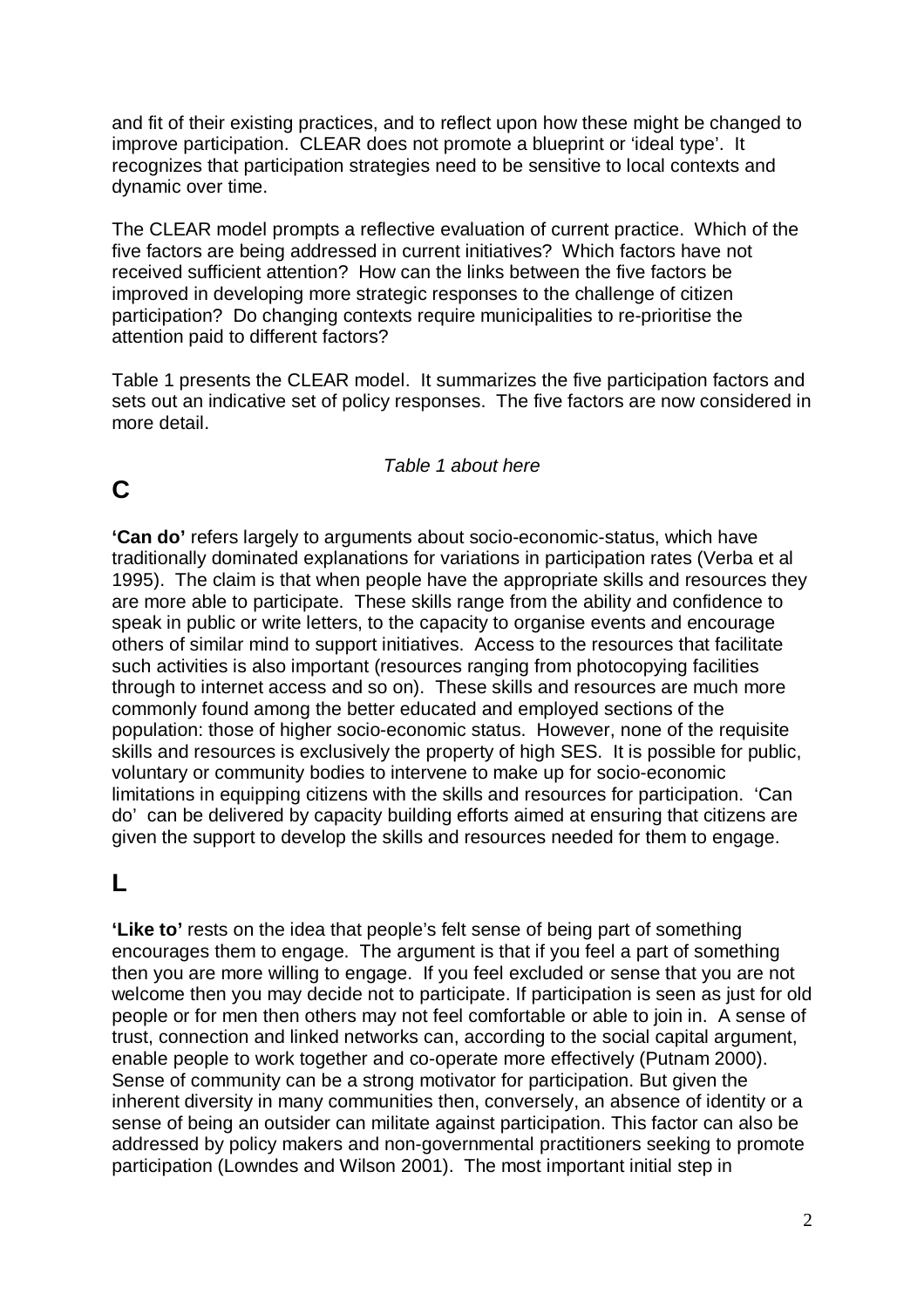diagnosis is to gain an understanding of the sense of loyalties and identities held in various communities. It is not easy to manipulate or change these feelings held about the communities in which people live but it is possible to give people the opportunity to believe that they are part of a wider civic identity built around their locality or some sense of equal and shared citizenship. Recognising and promoting a sense of civic citizenship and community cohesion can help develop an environment in which people will like to participate.

# **E**

**'Enabled to'**, as a factor in participation, is premised on the research observation that most participation is facilitated through groups or organizations (Parry et al 1992, Pattie et al 2004). Political participation in isolation is more difficult and less sustainable (unless an individual is highly motivated) than the mutually reinforcing engagement of contact through groups and networks. Collective participation provides continuous reassurance and feedback that the cause of engagement is relevant and that participation is having some value. Indeed, for some, engagement in this manner is more important than the outcome of such participation. The existence of networks and groups which can support participation and which can provide a route into decision-makers, therefore, is vital to the vibrancy of participation in an area. Research shows the relevance of civic infrastructures to facilitating or inhibiting participation (Lowndes et al 2006a). Where the right range and variety of groups exists to organise participation there tends to be more of it. Umbrella organizations that can support civic, community and voluntary groups can play a particularly important role in providing and sustaining the context for the appropriate types of groups and participation platforms to emerge. They can help groups become established, provide networks of contacts and information, explain how to campaign and engage and ease access to the relevant decision-makers.

## **A**

**'Asked to'** builds on the finding of much research that mobilisation matters. People tend to become engaged more often and more regularly when they are asked to engage. Research shows that people's readiness to participate often depends upon whether or not they are approached and how they are approached (Verba et al 1995). Mobilisation can come from a range of sources but the most powerful form is when those responsible for a decision ask others to engage with them in making the decision. Research shows that the degree of openness of political and managerial systems has a significant effect, with participation increasing where there is a variety of invitations and opportunities (Lowndes et al 2006a). The variety of participation options for engagement is important because some people are more comfortable with some forms of engagement, such as a public meeting, while others would prefer, for example, to engage through on-line discussions (Lowndes et al 2001a). Some people want to talk about the experiences of their community or neighbourhood while others want to engage based on their knowledge of a particular service as a user.

The nature of 'the ask' is also important. Participation can be mobilised by the use of incentives (e.g. honoraria), through establishing a sense of obligation (as in the case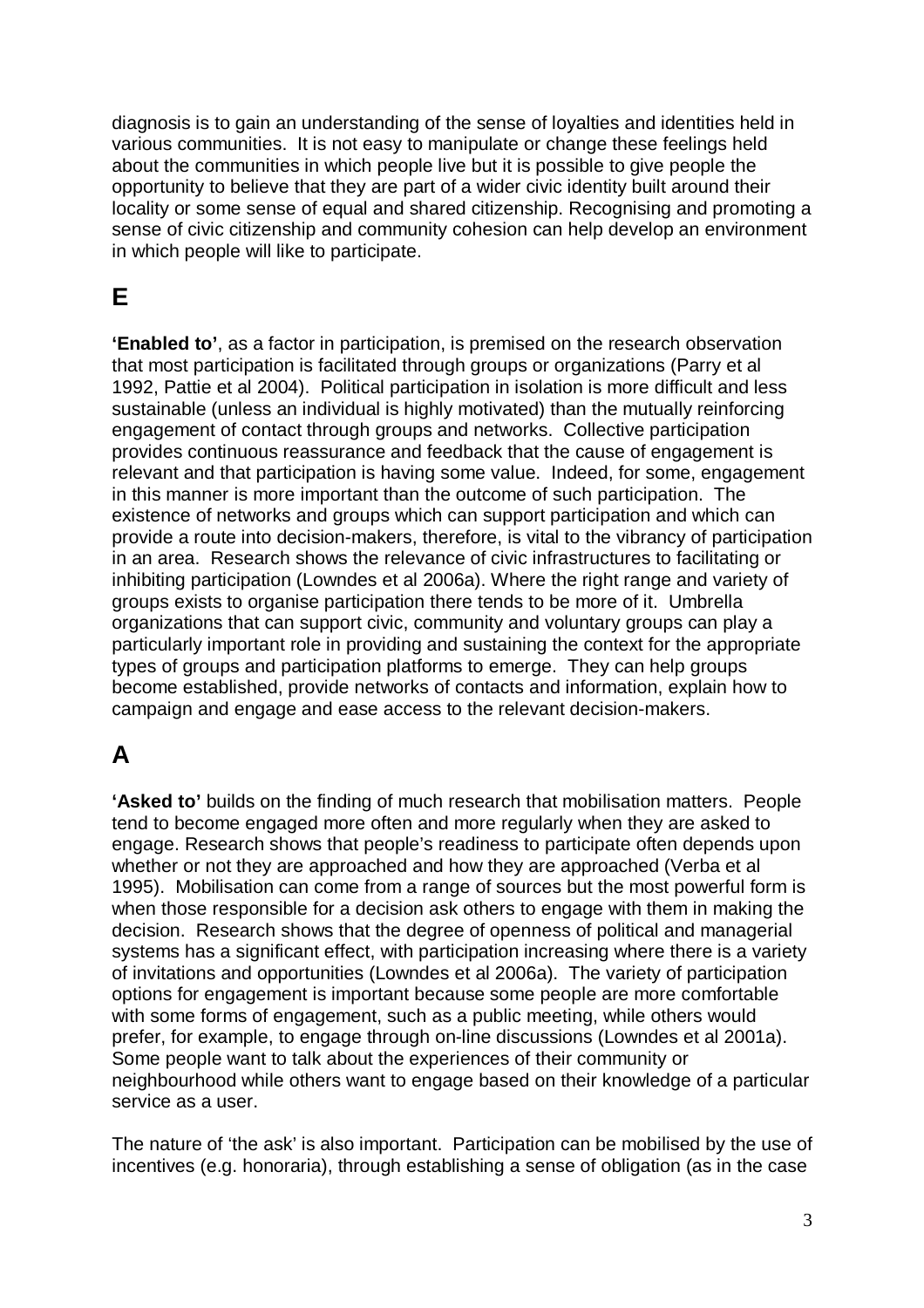of jury duty), or by offering bargains/exchanges (where participation is accompanied by investment or an enhanced service package). The focus of the 'ask' is also important. It could be directed at a particular neighbourhood or a larger crossauthority population. The sustainability of participation is relevant: can the 'ask' be sustained and will citizens keep responding? Who is being asked is another issue. There is a dilemma between developing 'expert citizens' and rotating/sampling involvement to get at 'ordinary citizens'. The 'asked to' factor asks municipalities to address the range and the repertoire of their initiatives? How do they appeal to different citizen groups?

## **R**

**'Responded to'** captures the idea that for people to participate on a sustainable basis they have to believe that their involvement is making a difference, that it is achieving positive benefits. This factor provides simultaneously the most obvious but also the most difficult factor in enhancing political participation (Lowndes et al 2001b). For people to participate they have to believe that they are going to be listened to and, if not always agreed with, at least in a position to see that their views have been taken into account. Meeting the challenge of the 'responded to' factor means asking public authorities how they weigh messages from various consultation or participation events against other inputs to the decision-making process? How are the different or conflicting views of various participants and stakeholders to be prioritised? Responsiveness is about ensuring feedback, which may not be positive – in the sense of accepting the dominant view from participants. Feedback involves explaining how the decision was made and the role of participation within that. Response is vital for citizen education, and so has a bearing on the 'front end' of the process too. Citizens need to learn to live with disappointment: participation won't always 'deliver' on immediate concerns, but remains important. Citizens' confidence in the participation process cannot be premised upon 'getting their own way'. Indeed, ensuring responsiveness depends upon the quality of elected representatives and democratic leadership. Improving deliberation and accountability mechanisms within 'mainstream democracy' is a precondition for effective empowerment strategies.

## **Conclusions**

The CLEAR diagnostic tool enables policy-makers to look at citizens and ask questions about their capacities, their sense of community and their civic organisations. It also asks them to examine their own organisational and decisionmaking structures and assess whether they have the qualities that allow them to listen to, and take account of, messages from citizen participation.

To apply the tool requires three stages of activity. The first involves refining the questions and challenges to be addressed in any particular setting. The second rests on a commitment to a multi-perspective evaluation of the state of citizen participation in the municipality. This means not relying on public officials' assessment of the five factors, but 'triangulating' this with the views of activist and non-activist citizens, community groups and local politicians. The third involves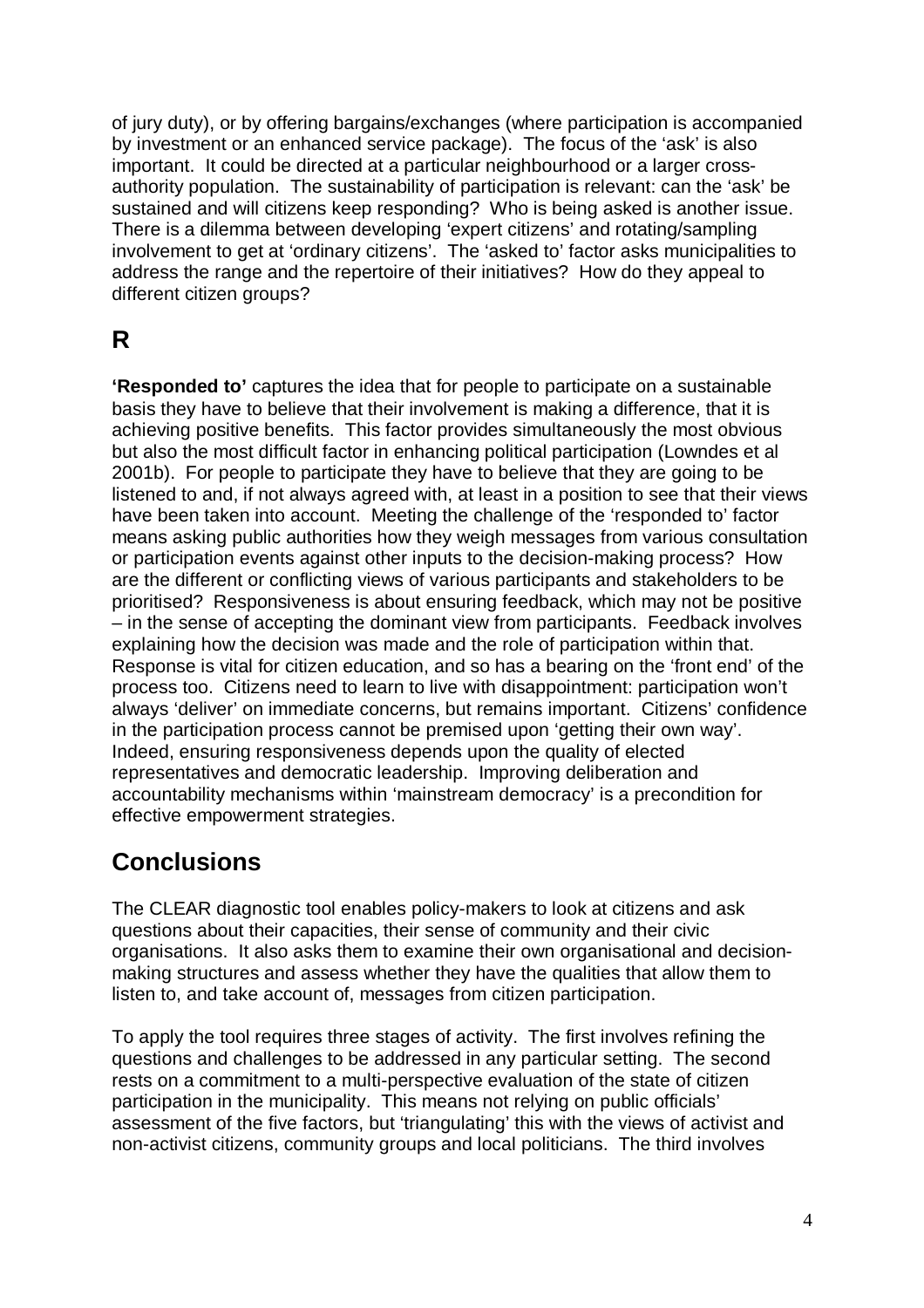coming to a judgement about priorities in terms of the factors that need to be addressed, and how.

The first flush of enthusiasm for citizen participation is behind us. The CLEAR model enables policy makers and practitioners to reflect on their current practice and analyse the obstacles to engaging citizens and how they might be overcome. Getting people to participate is not a simple task. There are blocks that stem from lack of capacity to participate or a lack of engagement with political organisations or issues. Long term measures can address these blocks, but building community capacity or a sense of citizenship are not challenges from which policy makers can expect easy or quick results. Deep-seated structural factors are clearly at work in shaping people's resources and attitudes. But the behaviour of politicians and managers is also important – and here change is more straightforwardly in the hands of policy makers. If we ask people to participate in a committed and consistent manner and respond effectively to their participative inputs, they are far more likely to engage.

## **References**

- Fung, Archon and Erik Olin Wright (2003) "Thinking about Empowered Participatory Governance." In: A. Fung and E. O. Wright*,* eds. *Deepening Democracy: Institutional Innovations in Empowered Participatory governance*.. London: Verso.
- IPPR (2004) *Lonely Citizens: Report of the Working Party on Active Citizenship*. London: Institute for Public Policy Research.
- Lowndes, Vivien, Lawrence Pratchett, and Gerry Stoker (2001a) "Trends in Public Participation: Part 2—Citizen Perspectives." *Public Administration* 79: 445–455
	- ——— (2001b) "Trends in Public Participation: Part 1—Local Government Perspectives." *Public Administration* 79: 205–222.
		- ——— (2006a) "Local Political Participation: The Impact of Rules-in-use." *Public Administration* 84: 539–61.
	- ——— (2006b) "Diagnosing and Remedying the Failings of Official Participation Schemes: The CLEAR Framework." *Social Policy and Society* 5: 281–91.
- Lowndes, Vivien and David Wilson (2001) "Social Capital and Local Governance: Exploring the Institutional Design Variable." *Political Studies* 49: 629–647.
- Parry, Geraint, George Moyser, and Neil Day (1992) *Political Participation and Democracy in Britain*. Cambridge: Cambridge University Press.
- Pattie, Charles, Patrick Seyd, and Paul Whiteley (2004) *Citizenship in Britain*. Cambridge: Cambridge University Press.
- Putnam, Robert. (2000) *Bowling Alone: The Collapse and Revival of American Community*. New York: Simon and Shuster.
- Smith, Graham (2005) *Power Beyond the Ballot: 57 Democratic Innovations from Around the World*. London: The Power Inquiry.
- Verba, Sidney, Kay Lehman Schlozman, and Henry Brady (1995) *Voice and Equality: Civic Voluntarism in American Politics*. Cambridge: Harvard University Press.